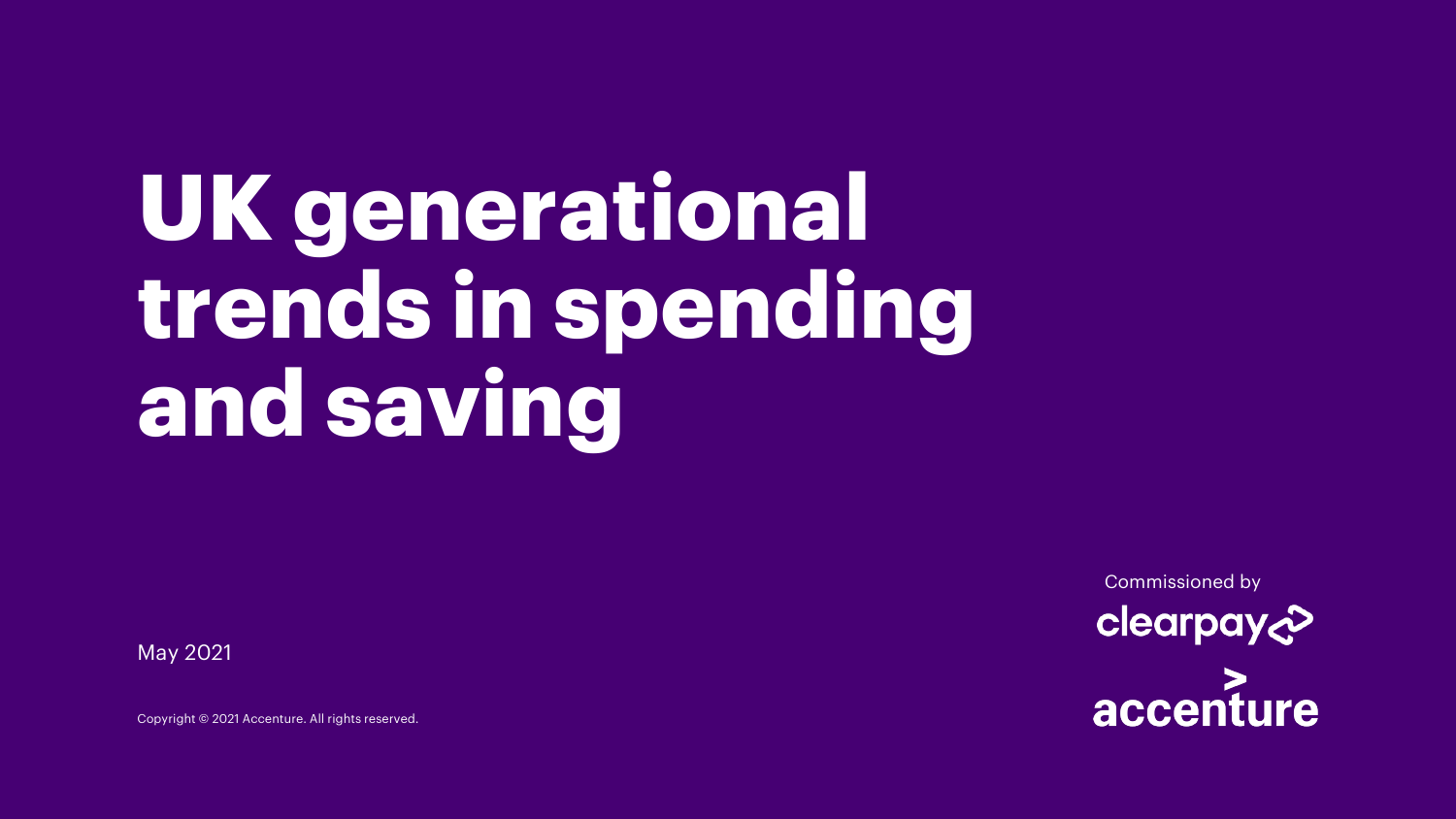

### **Executive summary**

#### **Young Britons are facing greater financial pressure than their parents, and have been hit hardest by the COVID-19 pandemic**

- Wealth has fallen 10% over the last decade for younger age groups, whereas for age groups 55+, wealth has increased by as much as 30%. The drop is driven by property wealth falling by 23% and student debt quadrupling over the last 10 years.
- **EXTERS 19 Home ownership is becoming less attainable for younger Britons, as housing costs have** increased six times as fast as income.
- The COVID-19 pandemic saw 11% of Gen Z and 2% of Millennial jobs disappear; a further 22% and 13% remain furloughed.

#### **In response to greater financial pressure, young Britons are spending more consciously than their parents**

- Younger generations have chosen to delay major purchases, with home ownership down 44% for Millennials as compared to Baby Boomers at the same age and rental rates up 46% for Gen Z over Gen X
- Younger generations are involved in the workforce earlier, with 10% more employed by age 30 than previous generations.
- Younger generations are saving more, with Millennials saving 15% more than their parents. Younger generations are more likely to have a budget, with 68% of Gen Z and 61% of millennials regularly budgeting.
- Younger generations are also more cautious with debt, with Millennial credit card balances 10% lower than Gen X, despite similar ownership rates.

#### **Young Britons are embracing new technological solutions to budgeting, saving and spending**

- Younger generations are taking up spending and saving technologies at faster rates than older generations such as investment apps (15ppts more consumers than older generations), mobile payments (20ppts) and buy now, pay later (10ppts).
- Younger generations are twice more likely to use an app for budgeting than older generations and 5ppts more likely to research before a significant purchase.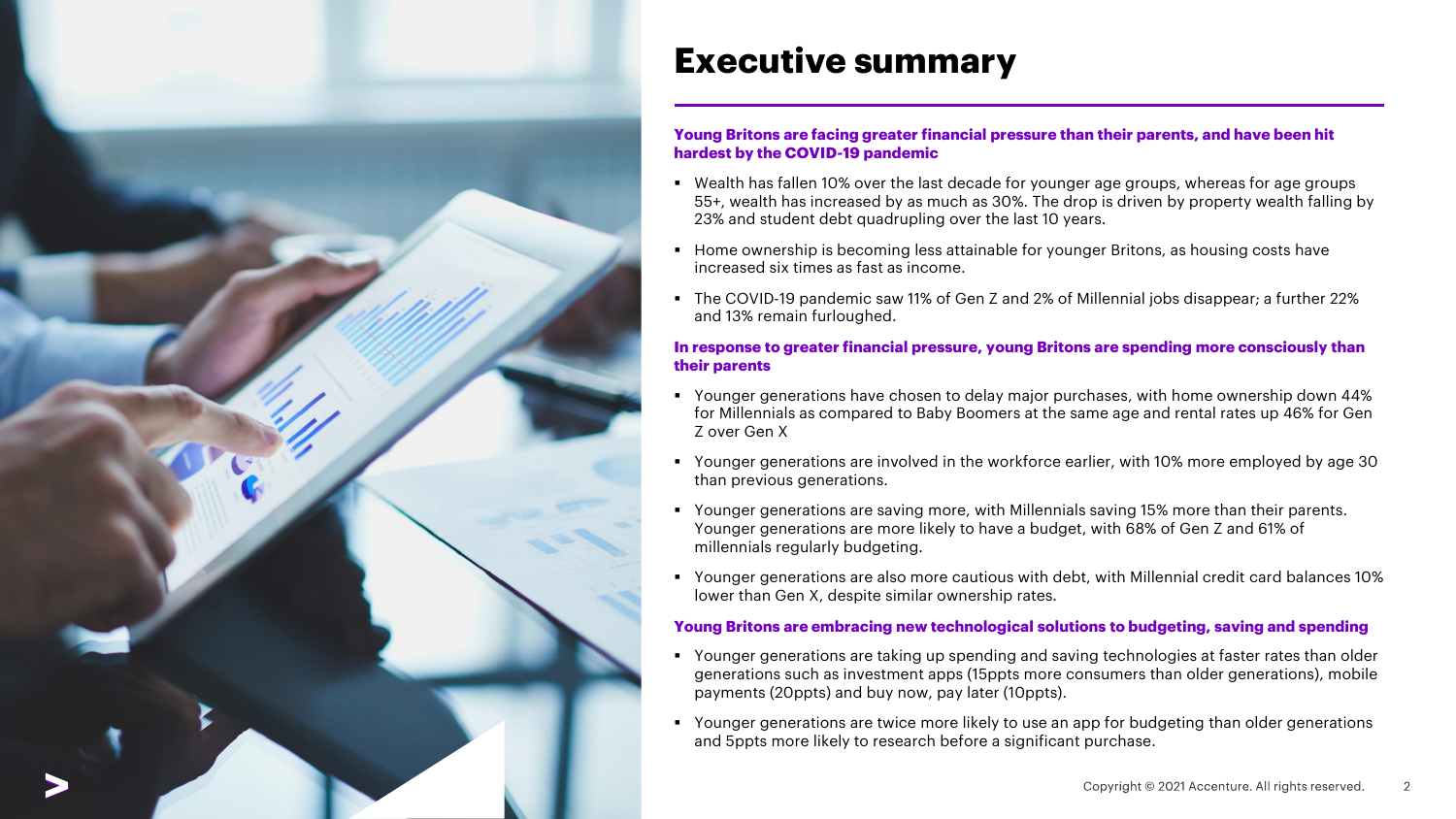# **Contents**

This document is intended for general informational purposes only. The analysis in this report was commissioned by Clearpay and prepared by Accenture on behalf of Clearpay.

Views and opinions expressed in this document are based on Accenture's knowledge and understanding of its area of business, markets and technology. Accenture does not provide medical, legal, regulatory, audit, or tax advice, and this document does not constitute advice of any nature. While the information in this document has been prepared in good faith, Accenture disclaims, to the fullest extent permitted by applicable law, any and all liability for the accuracy and completeness of the information in this document and for any acts or omissions made based on such information. Opinions expressed herein are subject to change without notice.

No part of this document may be reproduced in any manner without the written permission of Accenture. This document may make references to third party names, trademarks or copyrights that may be owned by others. Any third-party names, trademarks or copyrights contained in this document are the property of their respective owners.

Young Britons are facing greater financial pressure than their parents, and have been hit hardest by the COVID-19 pandemic **04**

In response to greater financial pressure, young Britons are spending more consciously than their parents **12**

Young Britons are embracing new technological solutions to budgeting, saving and spending **19** 

Appendix **25**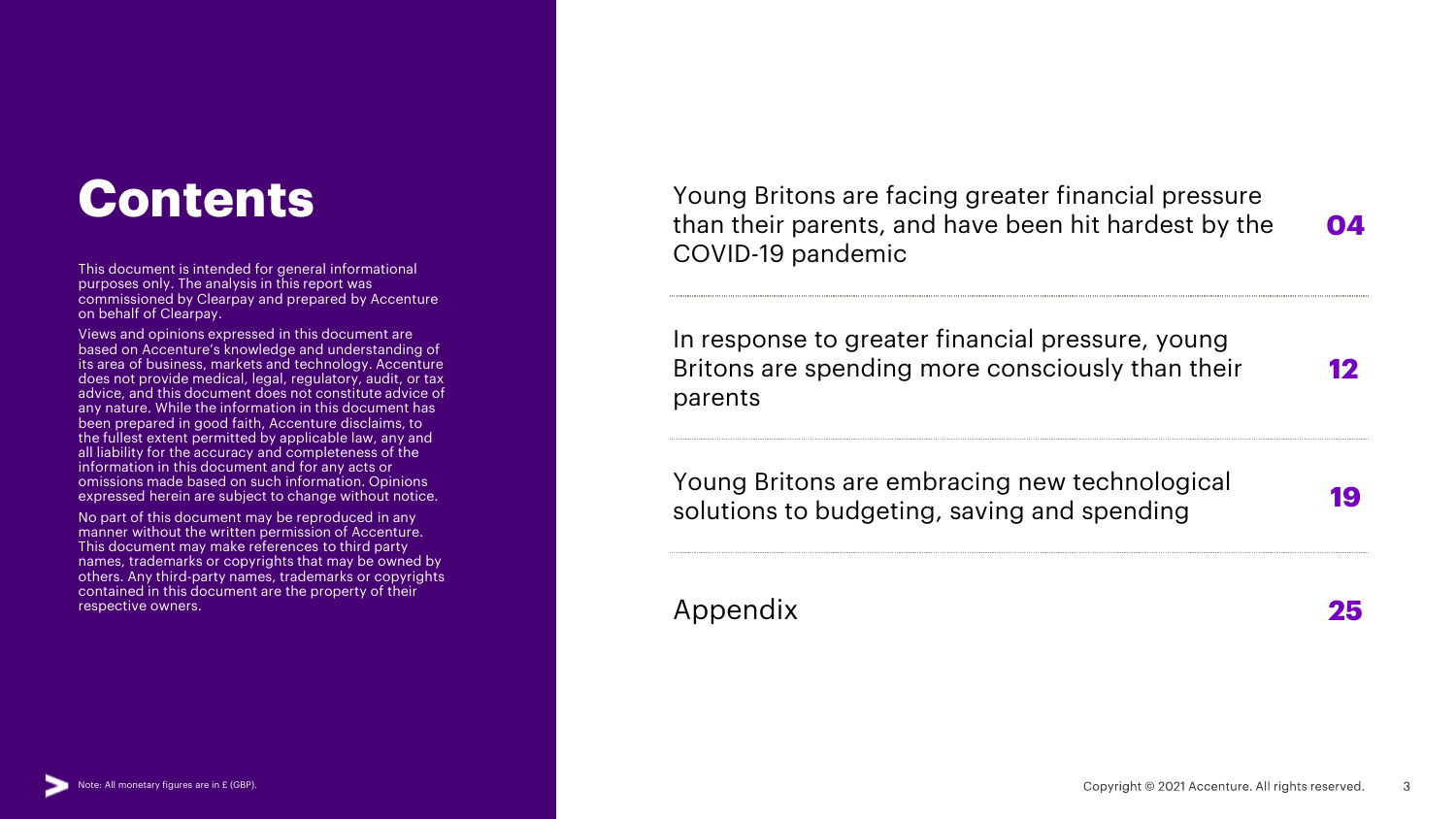



**Young Britons are facing greater financial pressure than their parents, and have been hit hardest by the COVID-19 pandemic**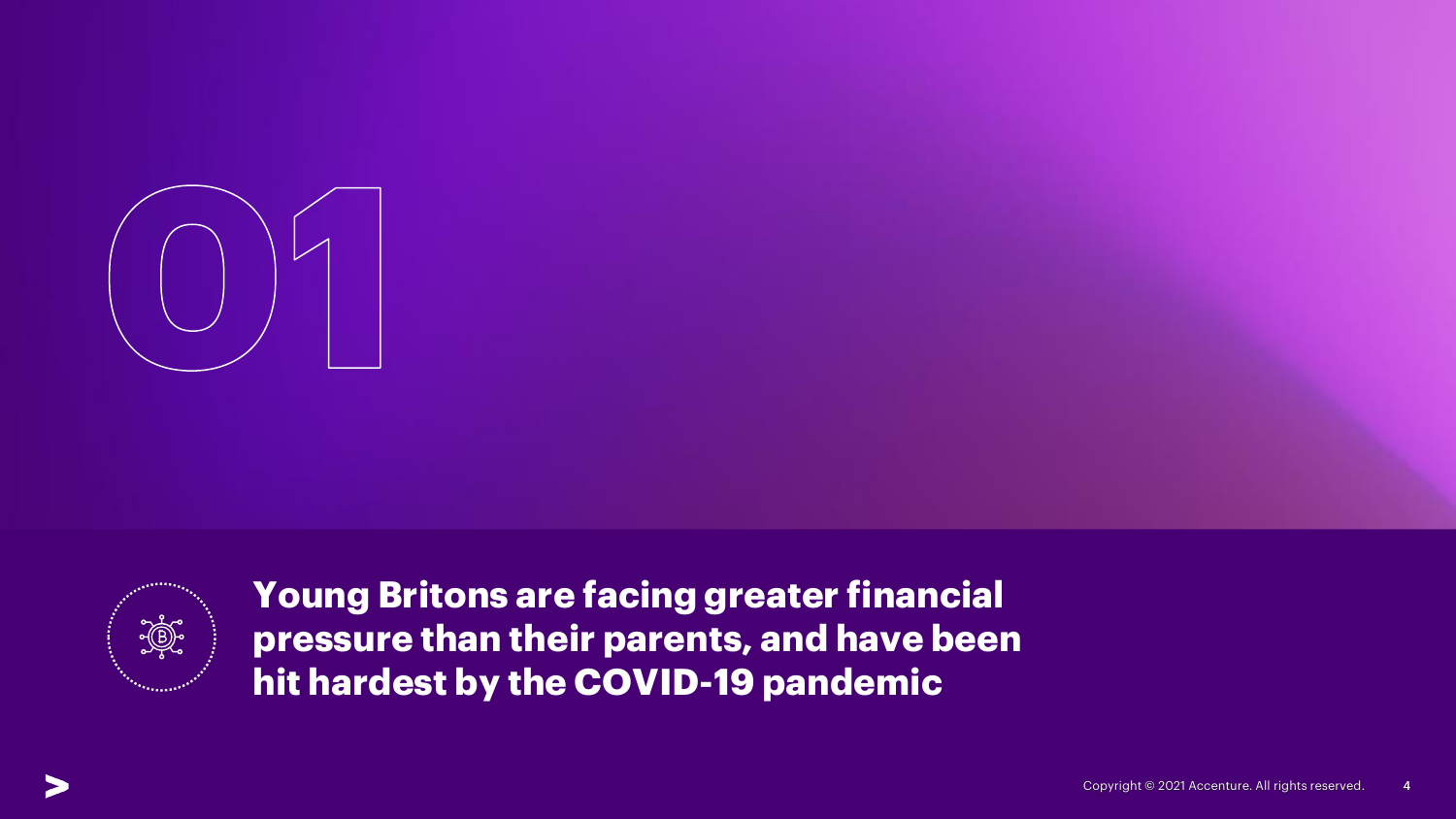### **Wealth has fallen by 10% over the last decade among younger Britons, whereas for age groups 55+, wealth has increased**

#### **Average net wealth by age group over time, 2006-2018**

£ '000s, 2020 terms

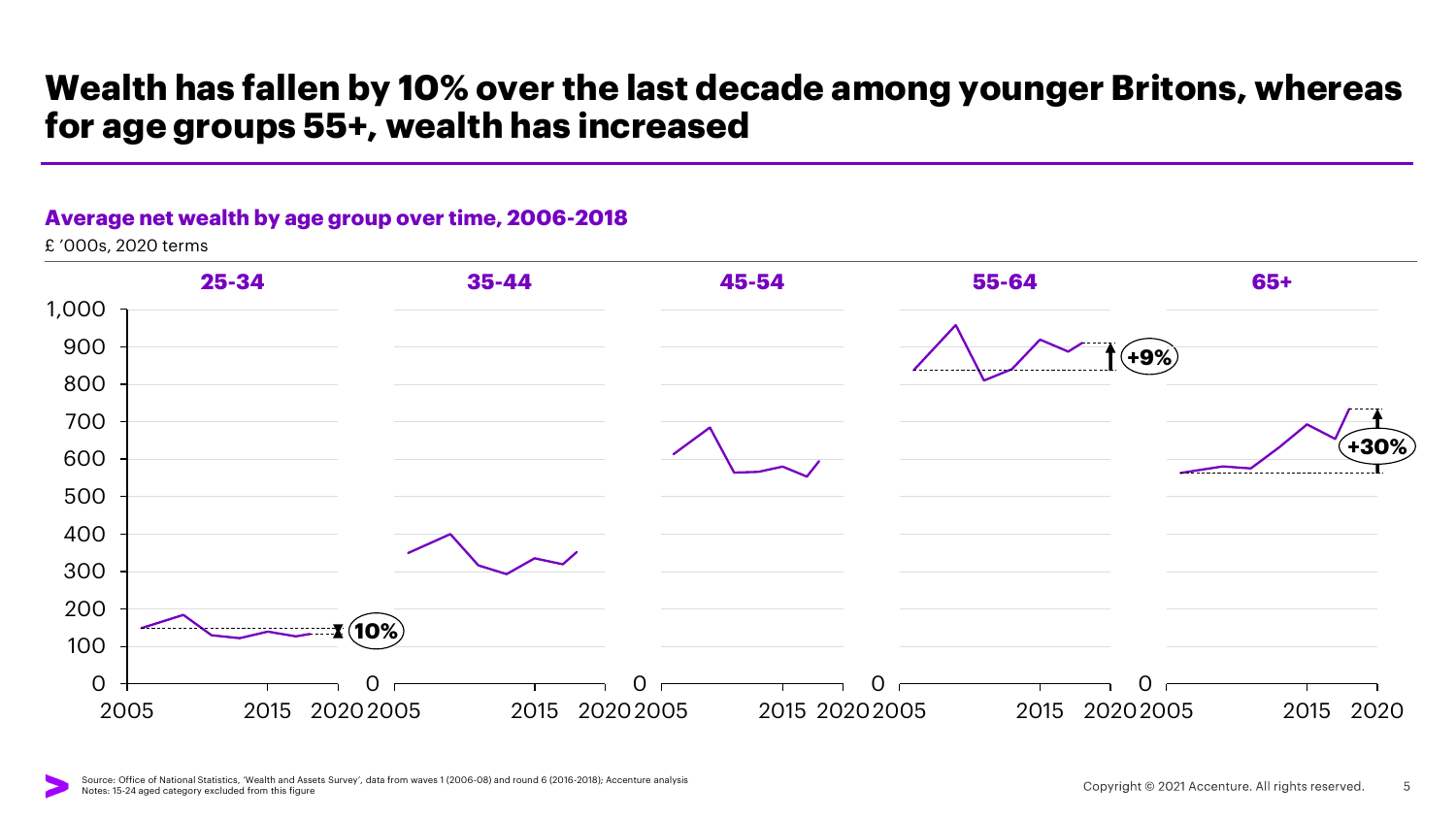## **Net wealth for younger Britons has fallen due to a 23% decline in property holdings**

#### **While wealth from property has fallen 23%, student debt has quadrupled for the 25-34 year old age group**

Assets and liabilities (debt) of 25-34 year olds in 2006-8 and 2016-18; £'000s, adjusted to 2020 terms

![](_page_5_Figure_3.jpeg)

Source: Office of National Statistics, 'Wealth and Assets Survey', data from waves 1 (2006-08) and round 6 (2016-2018); Accenture analysis Notes: Non-financial assets include physical assets (e.g. vehicles) and pension wealth. Other liabilities includes all non-student financial debt (e.g. personal loans, credit card balances)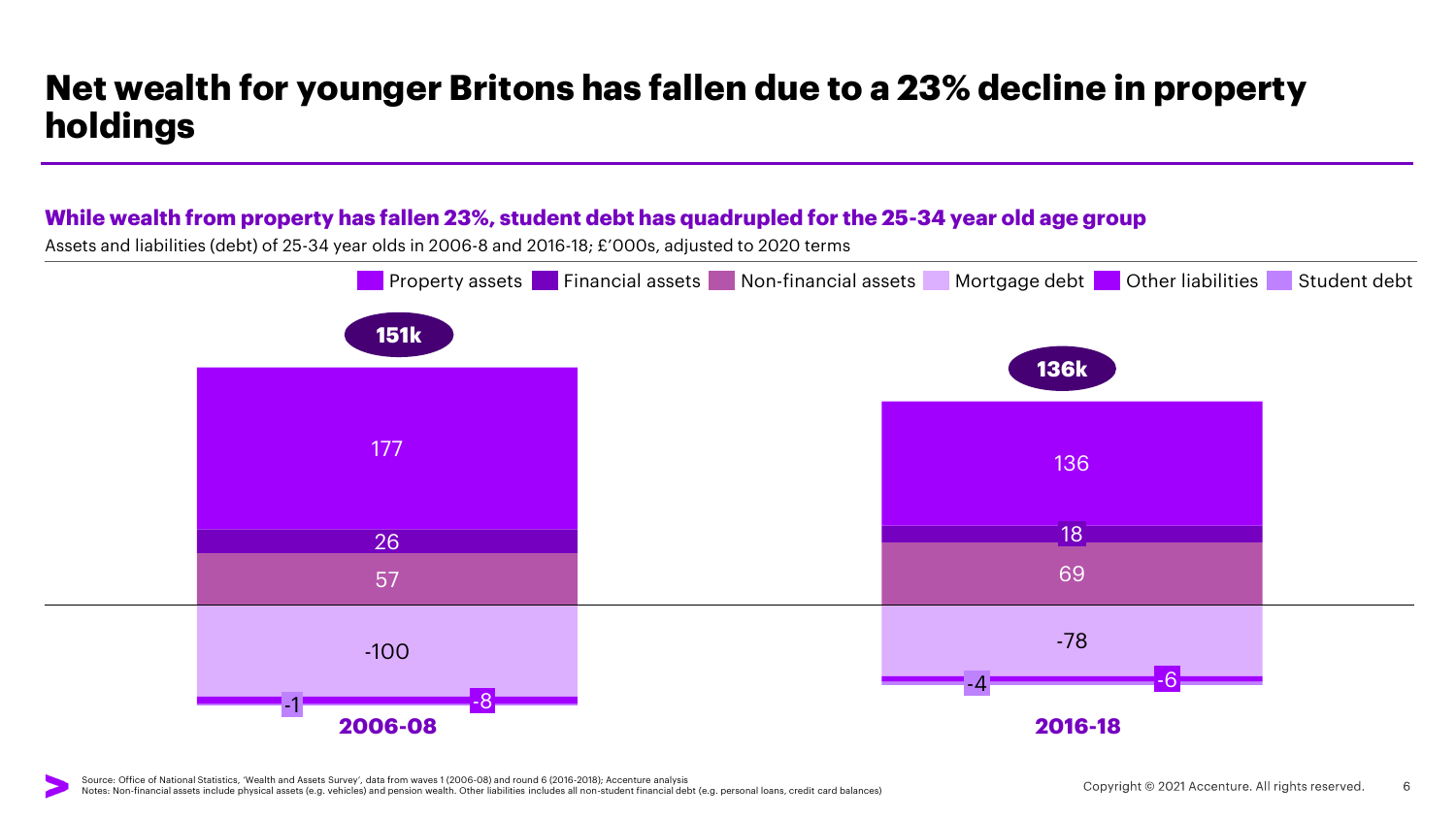### **Home ownership is becoming less attainable for young people, as housing costs have increased six times as fast as income**

**In the 20 years since 1999, median house prices have nearly tripled while median income has increased by only 30%** £ (2019/20 prices)

![](_page_6_Figure_2.jpeg)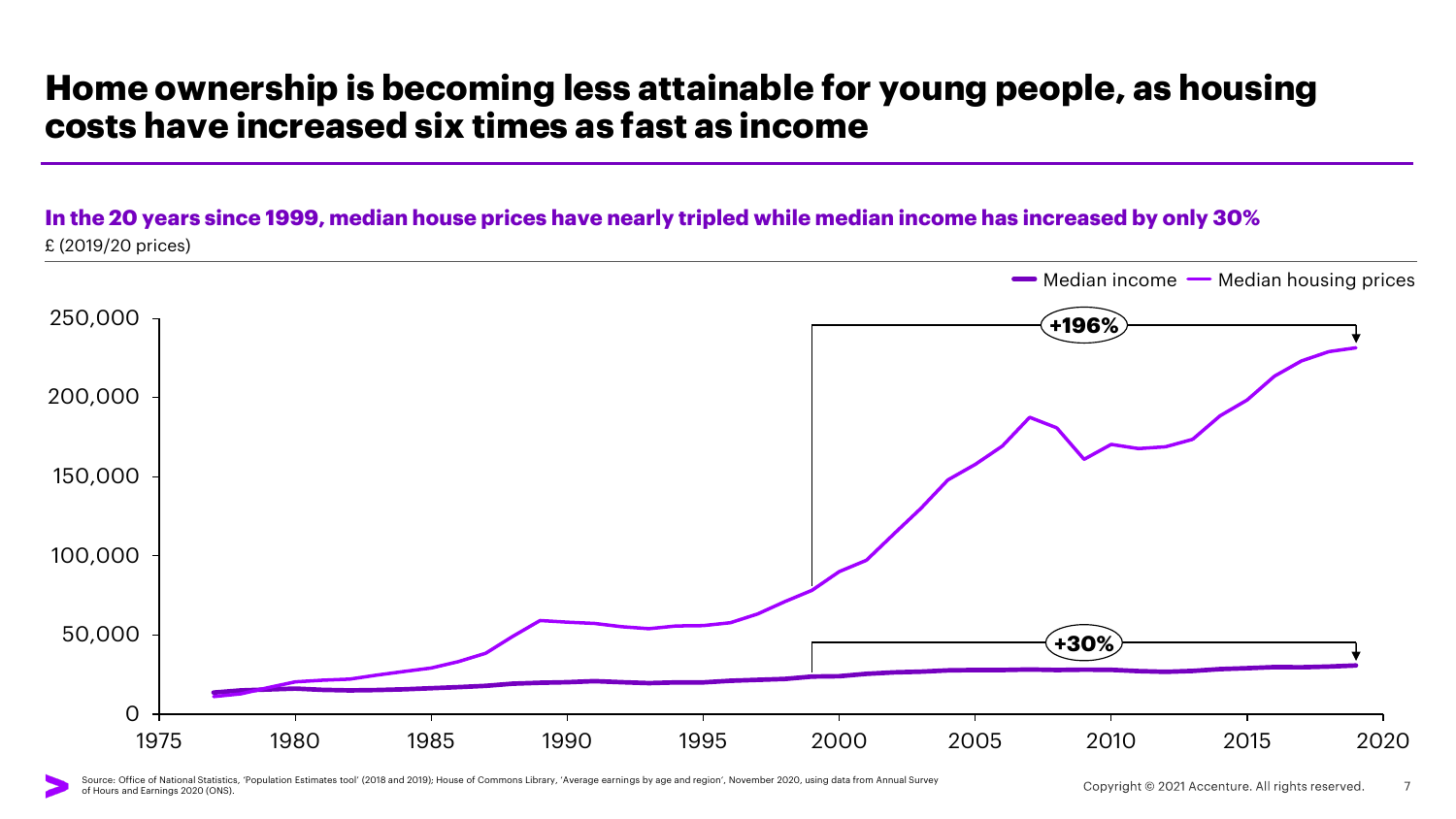# **University tuition fees have increased by 31% in the last decade**

#### **Median household student debt from student loan companies**

£, median of households with any student debt, inflation adjusted

![](_page_7_Figure_3.jpeg)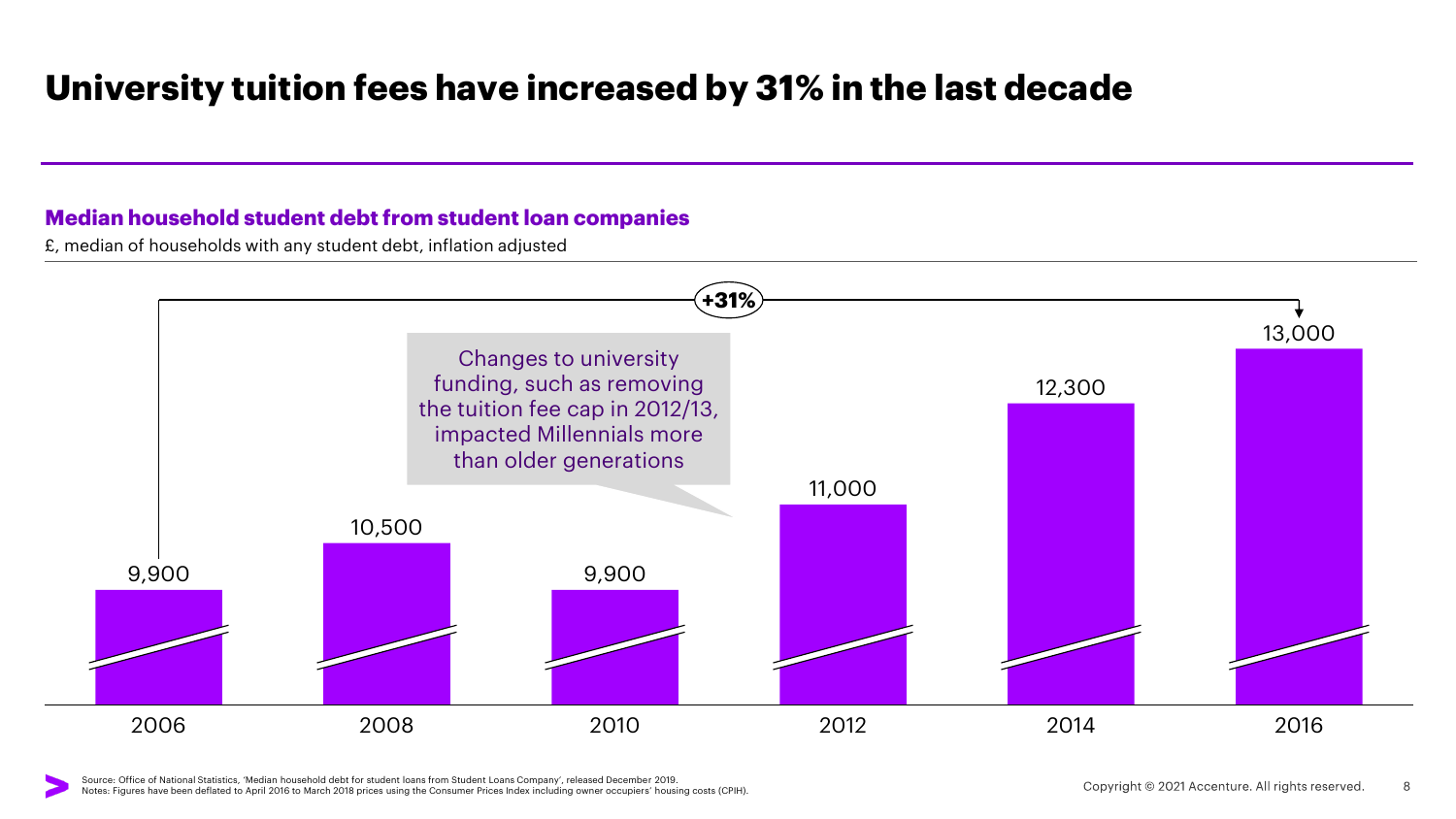### **Gen Z workers were hit hardest by COVID-19, with 11% losing their jobs during the pandemic**

#### **Reductions in employment by generation, February 2020 to February 2021**

% of pre-COVID employment

![](_page_8_Figure_3.jpeg)

Source: ONS Table A05: Labour market by age group: People by economic activity and age (seasonally adjusted), HM Revenue and Customs – Pay As You Earn Real Time Notes: This does not count jobs furloughed, including those workers furloughed under the Coronavirus Job Retention Scheme. Gen Z includes individuals born after 1996. Millennials includes individuals born between 1981 – 1996, Gen X are individuals born between 1965 - 1980, Baby Boomers are individuals born between 1951 – 1964, Older generations are individuals born before 1951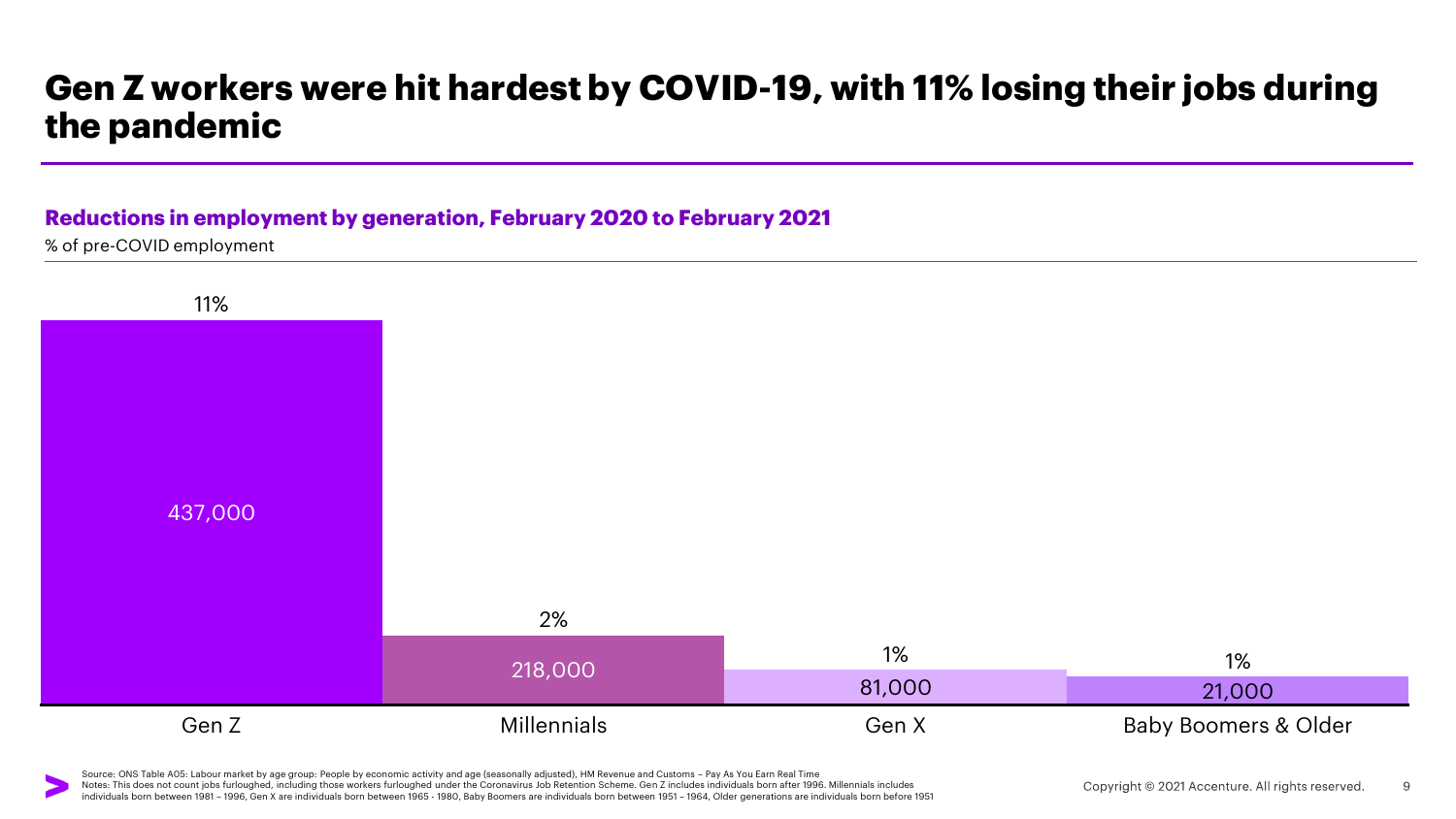### **22% of Gen Z workers remain furloughed, which significantly higher relative to older generations**

#### **Gen Z are furloughed at double the rate than compared to older generations, February 2020 to January 2021**

% of pre-COVID employment

![](_page_9_Figure_3.jpeg)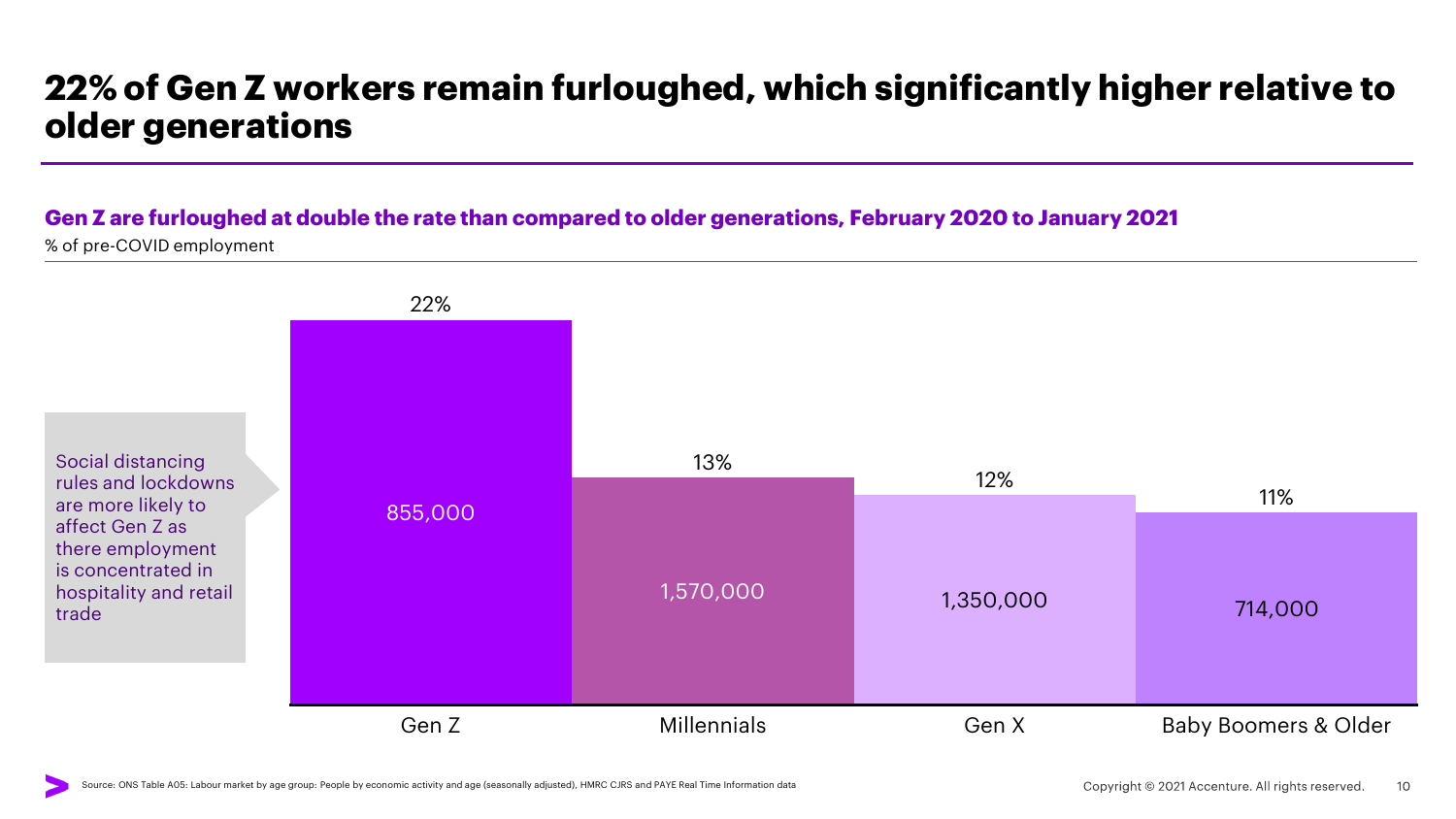## **Financial insecurity was highest for young people during the pandemic, with up to 28% saying they may not be able to pay bills**

#### **Gen Z and Millennials were more likely to experience financial insecurity throughout the pandemic**

Responses: How likely do you think it is that you will have difficulty paying your usual bills and expenses in the next three months? (likelihood, %)

![](_page_10_Figure_3.jpeg)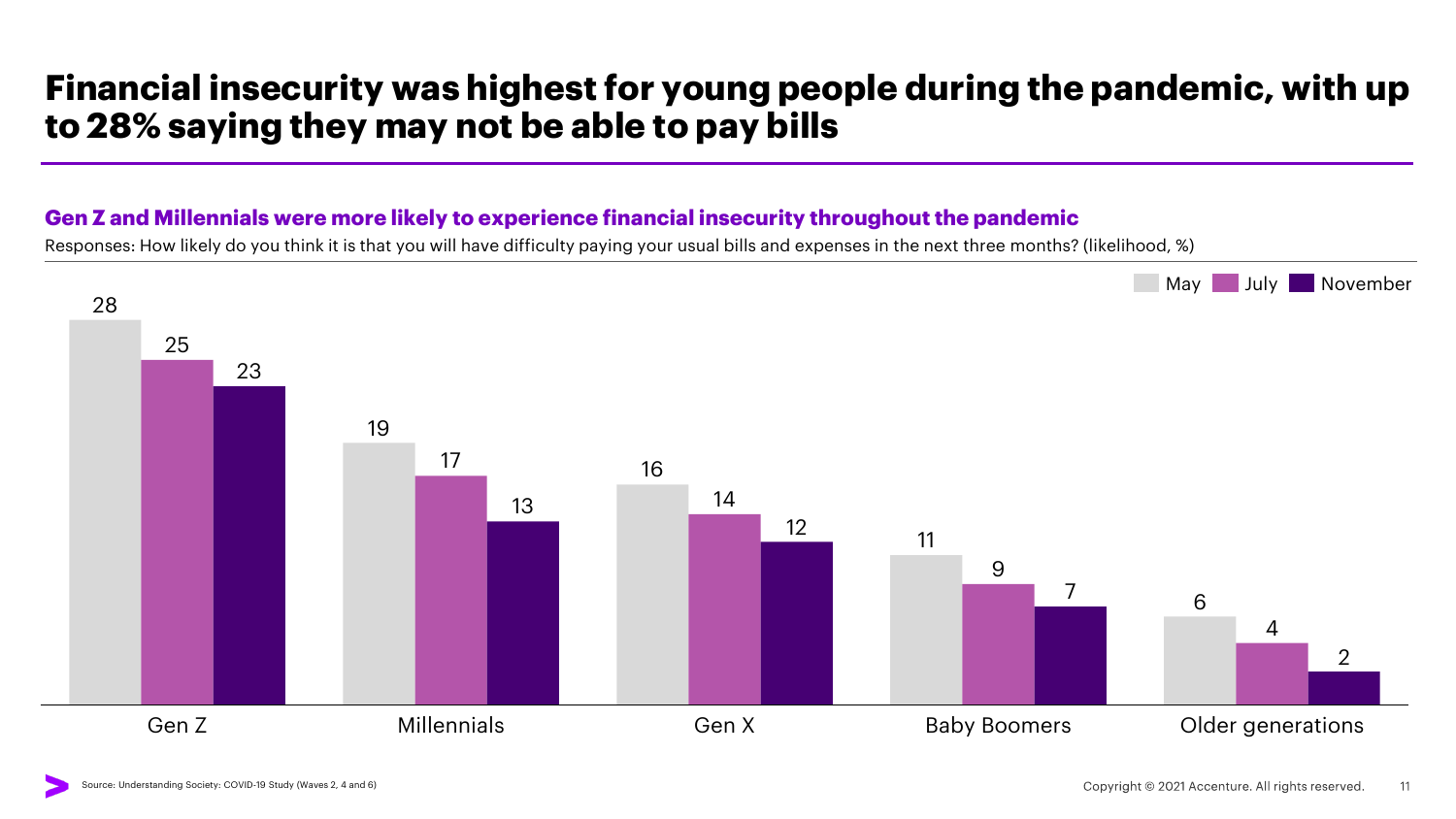![](_page_11_Picture_0.jpeg)

![](_page_11_Picture_1.jpeg)

**In response to greater financial pressure, young Britons are spending more consciously than their parents**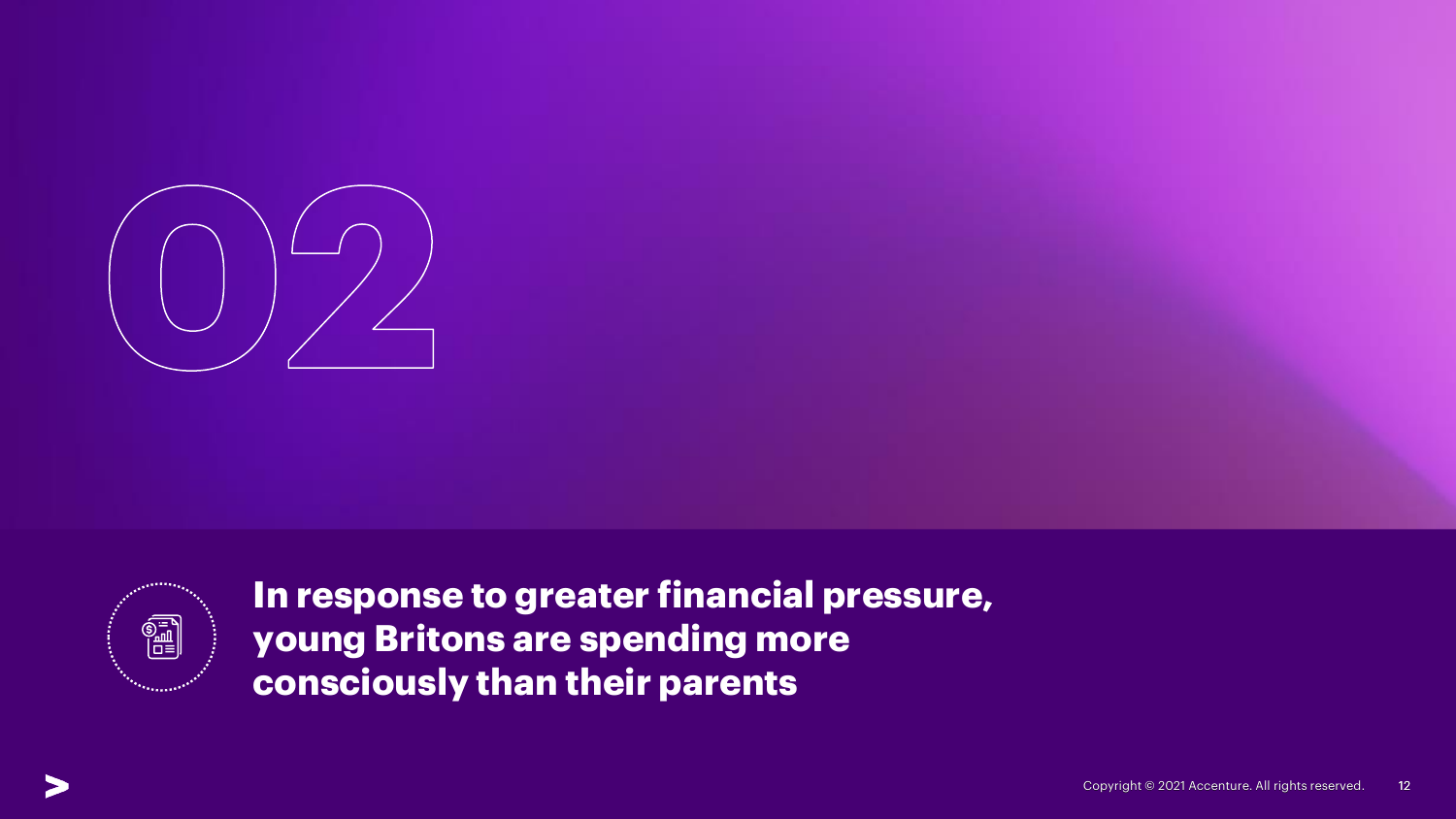### **Younger generations are more cautious with large purchases than older generations at the same age, often delaying home ownership**

#### **44% fewer Millennials own homes as Baby Boomers did at their age…**

![](_page_12_Figure_2.jpeg)

% of households headed by member of generation, by tenure type

Notes: 1. OECD data shows that UK house prices rose by 93 per cent in real terms between 2000 and 2020.

Source: Ministry of Housing, Communities & Local Government, 'English housing survey 2008 to 2009: household report', Annex Table 1.4: Tenure of households by age of HRP, 1981, 1991, 2001 and 2008-09' (Oct 2010)

& 'English Housing Survey: Home ownership, 2017-18' Annex Table 3.1: Average length of time in current accommodation, by age of HRP, 2017-18 (July 2019) Notes: Ownership statistics taken at median generation age of 25; renting taken when oldest member of generation is aged 21.

#### **…while Gen Z are nearly 50% more likely to rent than Gen X**

% of households headed by member of generation, by tenure type

**Renting**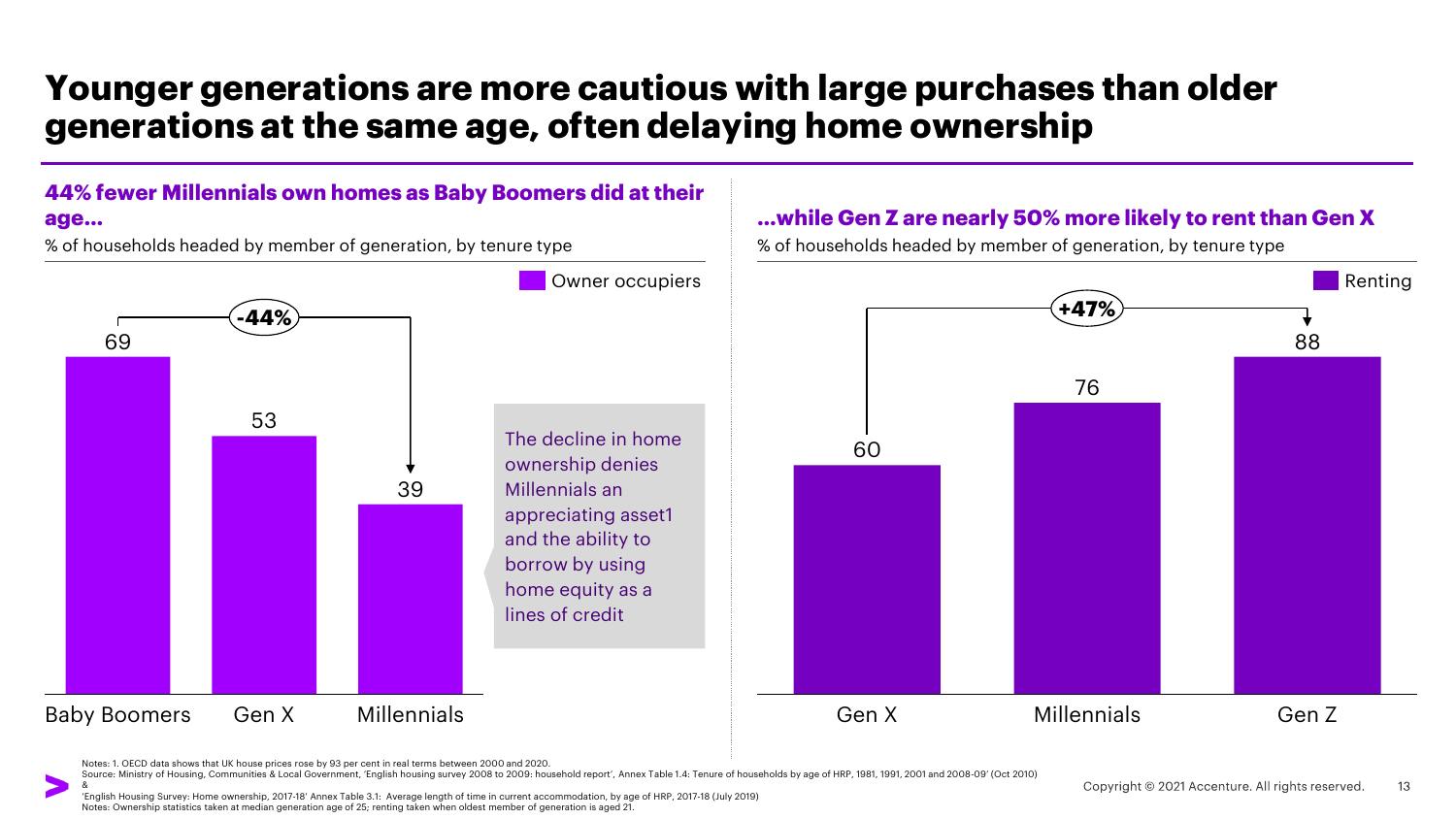### **Younger generations are more likely to be working and to pursue further qualification than their parents at the same age**

#### **Millennials are 10ppts more likely to be employed than Baby Boomers**

Employment as % of labour force; Labour activity as a % of working-aged population

![](_page_13_Figure_3.jpeg)

### **By age 30, Millennials were more qualified than Baby Boomers**

![](_page_13_Figure_5.jpeg)

% of cohort at education level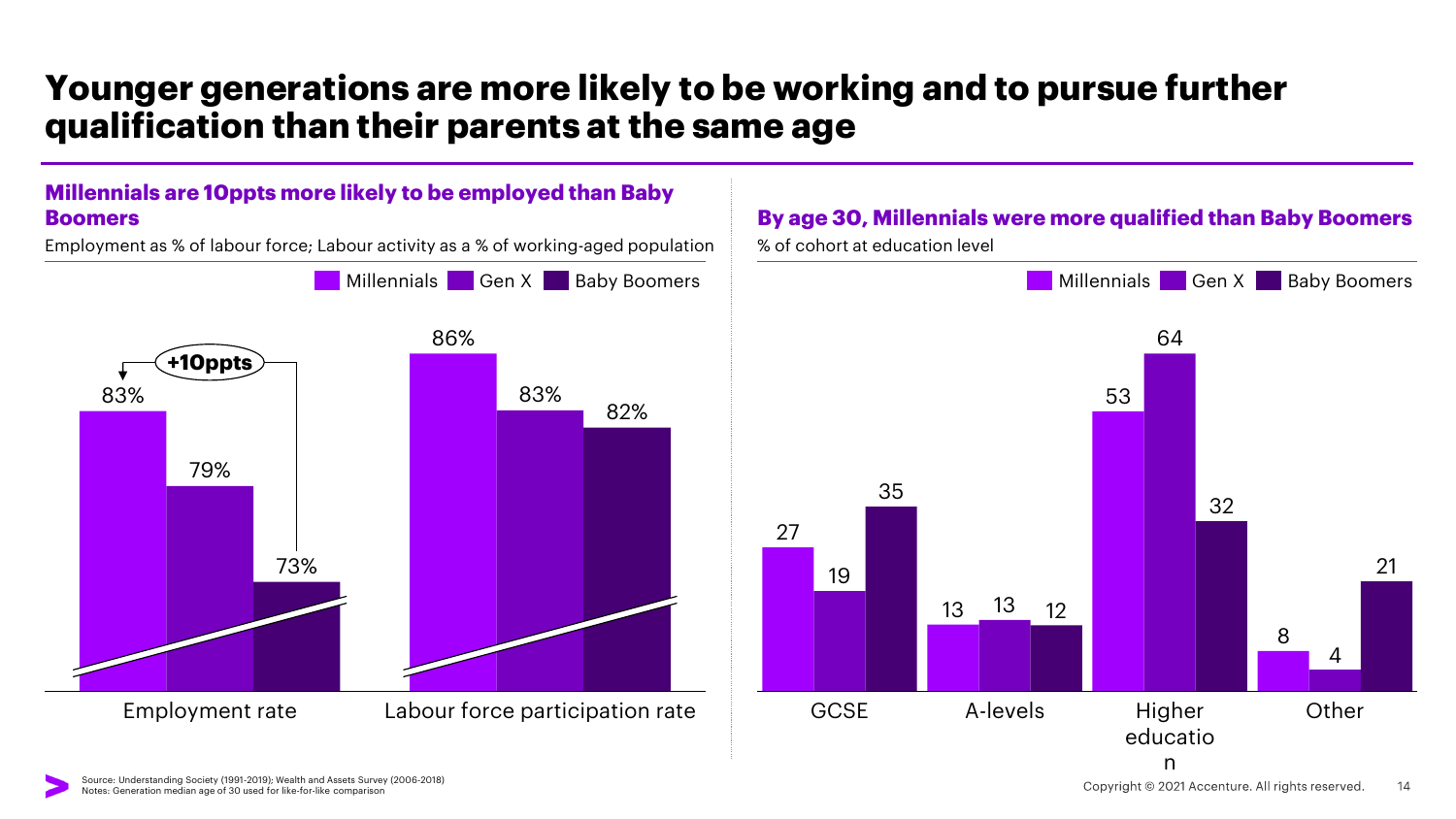# **Younger generations are far more diligent in having a budget and keeping to it**

#### **68% of Gen Z and 61% of millennials regularly budget, more than any other generation cohorts**

% of respondents by generation cohort: 'Which of the following best describes your approach to spending and saving?'

![](_page_14_Figure_3.jpeg)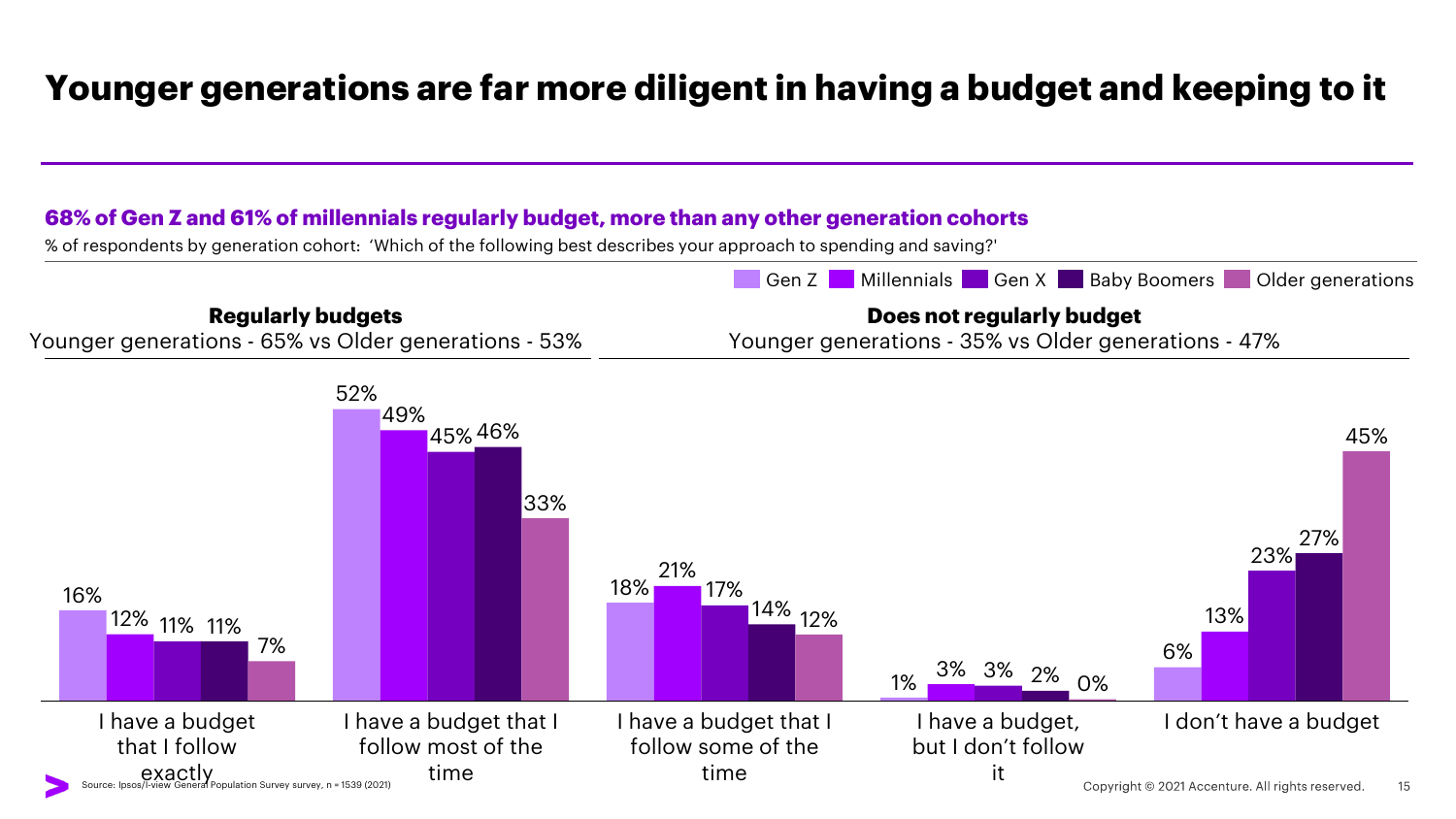### **While as many Millennials have credit cards as Gen X did at the same age…**

### **Credit card ownership in own or joint name** % of individual respondents, when cohort at specified age

![](_page_15_Figure_2.jpeg)

# **…their outstanding balances are 10% lower**

### **Average credit card balance at comparable age**

![](_page_15_Figure_5.jpeg)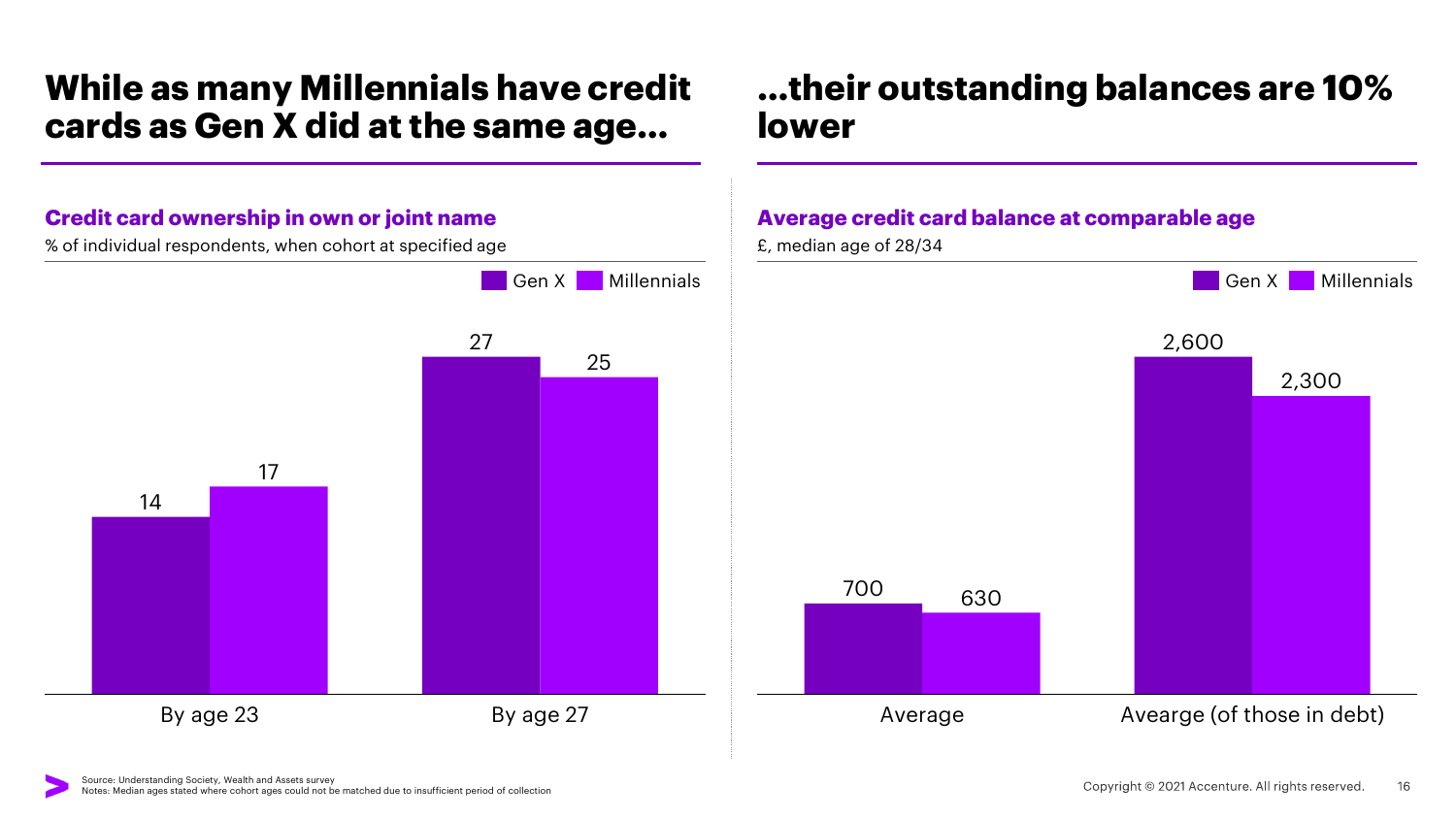### **Younger generations are 57% more likely to be saving regularly than their parents…**

#### **Millennials are more likely to save than earlier generations**

% respondents, age equivalised

![](_page_16_Figure_3.jpeg)

### **…and saving 63% more each month than when their parents were the same age**

#### **Average monthly personal savings**

£ (2020), age equivalised

![](_page_16_Figure_7.jpeg)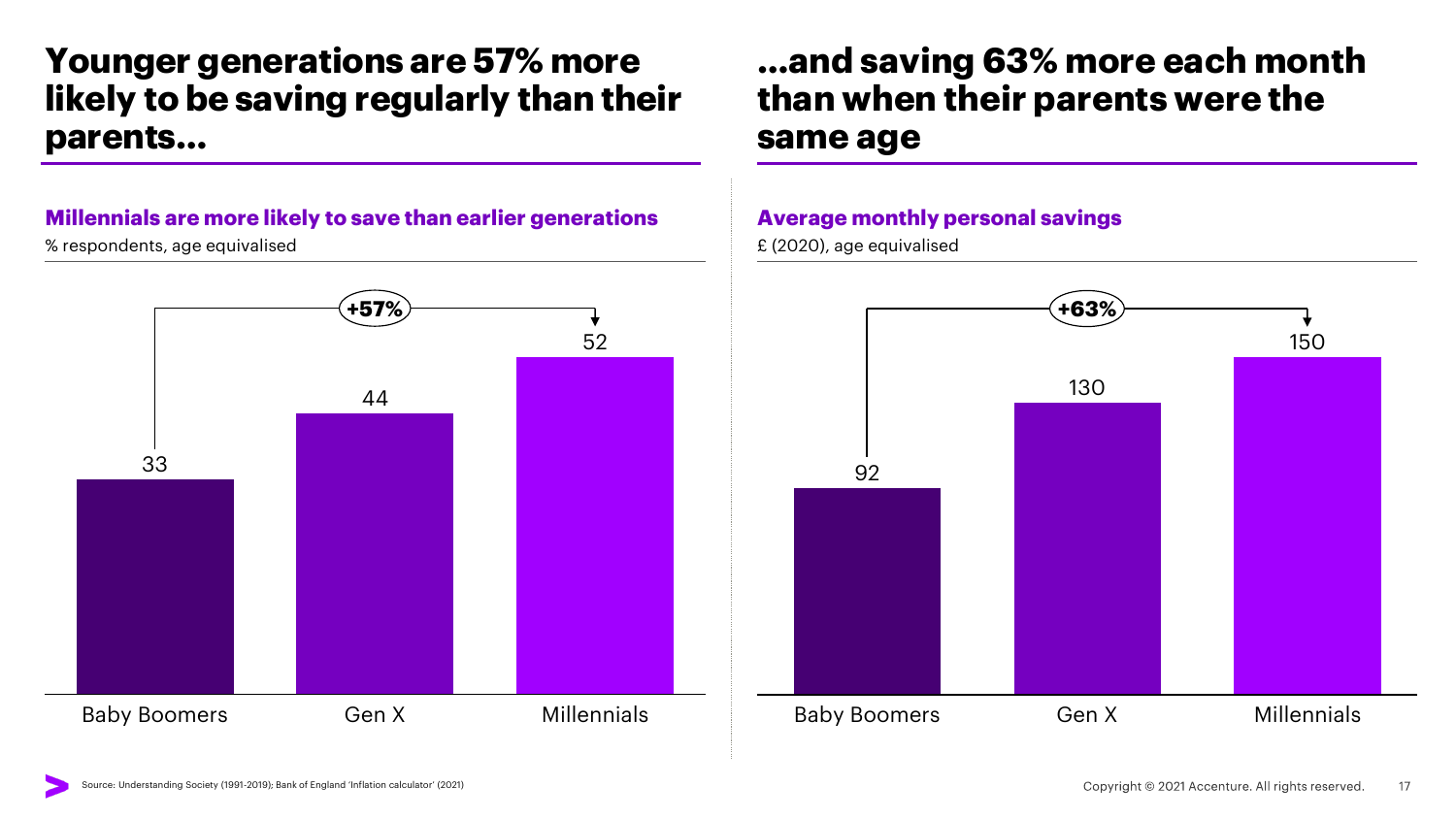### **During COVID-19, younger Britons had higher propensities to save and invest additional earnings**

#### **Gen Z were over 15ppts more likely to save some of a £500 windfall than older Britons (until the second wave)**

% responses, 2020 (month specified)

![](_page_17_Figure_3.jpeg)

#### **Gen Z and Millennials are over 10ppts more likely to be planning to invest in stocks or shares in the next 12 months**

![](_page_17_Figure_5.jpeg)

% respondents (May 2020)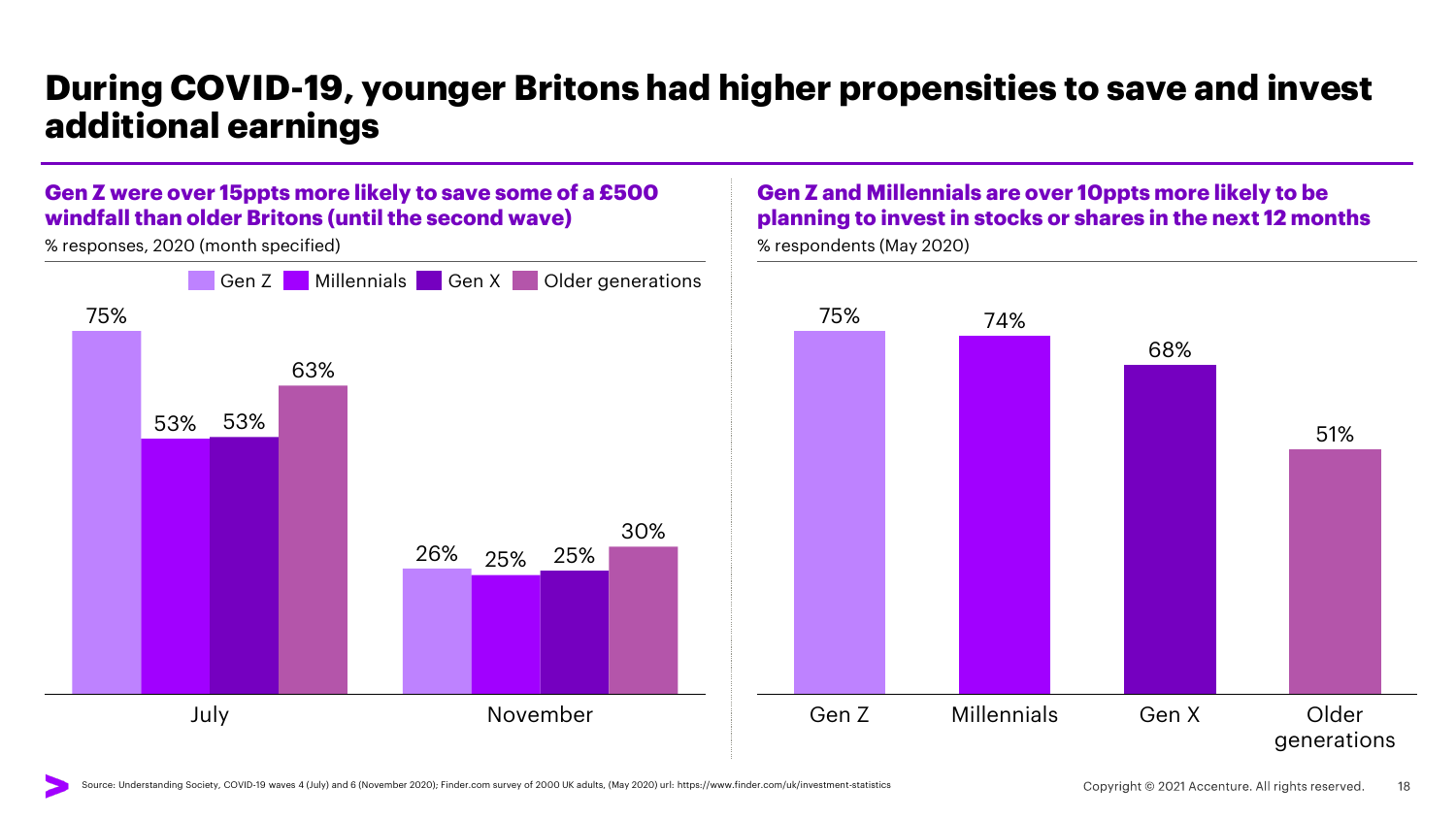![](_page_18_Picture_0.jpeg)

![](_page_18_Picture_1.jpeg)

**Young Britons are embracing new technological solutions to budgeting, saving and spending**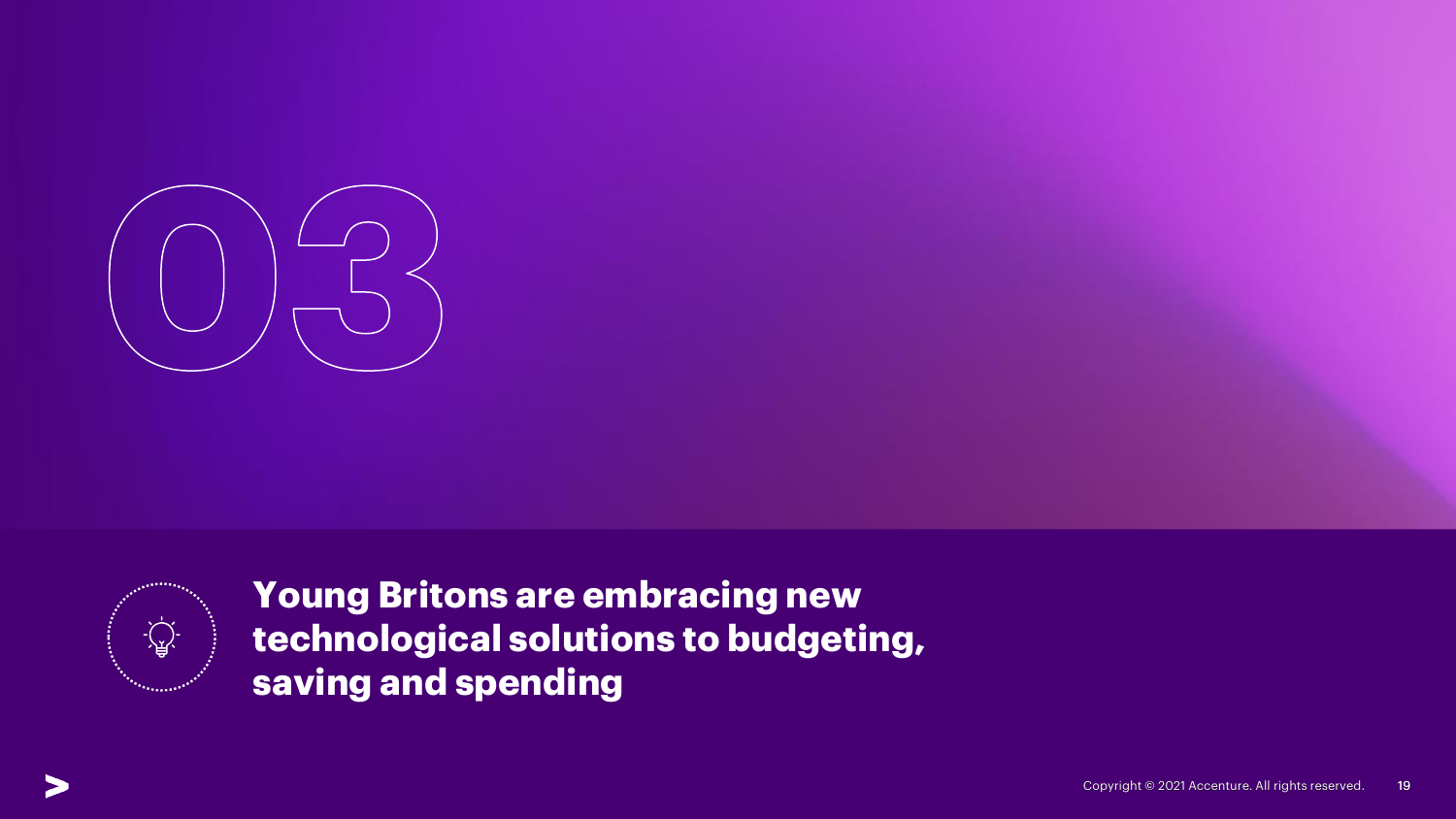### **Younger generations are leaders in the uptake of remote banking and investment apps**

#### **Younger age groups lead the uptake of remote banking**

% of age group using remote banking

![](_page_19_Figure_3.jpeg)

### **The ease of dedicated investment platforms motivates twice as many young people to invest than older generations**

![](_page_19_Figure_5.jpeg)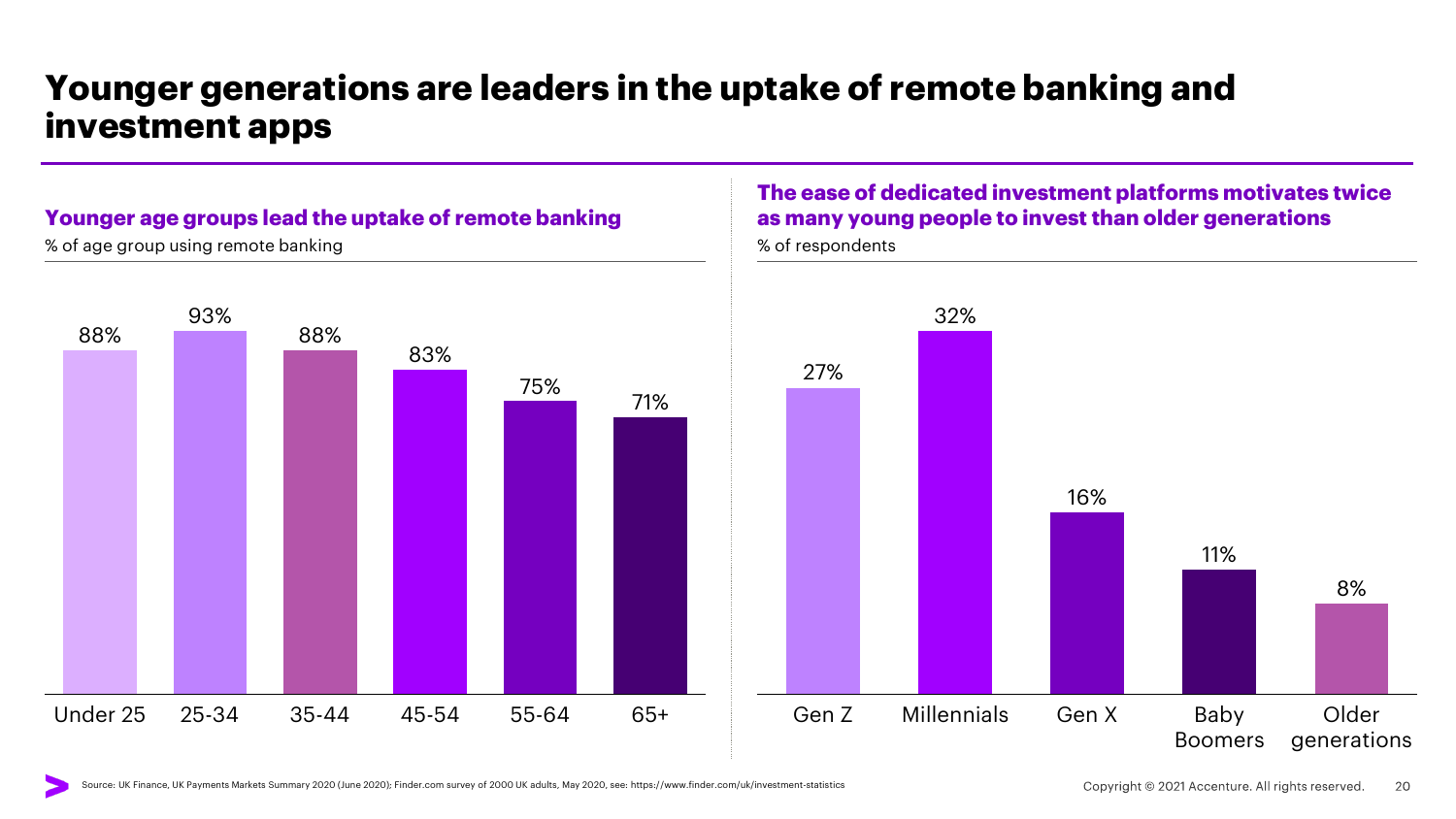## **Younger generations are driving use of convenient ways to pay such as contactless, mobile payments and buy now, pay later**

#### **Millennials and Gen Z are over 80% likely to use contactless, over 30% likely to use mobile payments and over 50% likely to use BNPL**

% of population, (\*% of respondents)

![](_page_20_Figure_3.jpeg)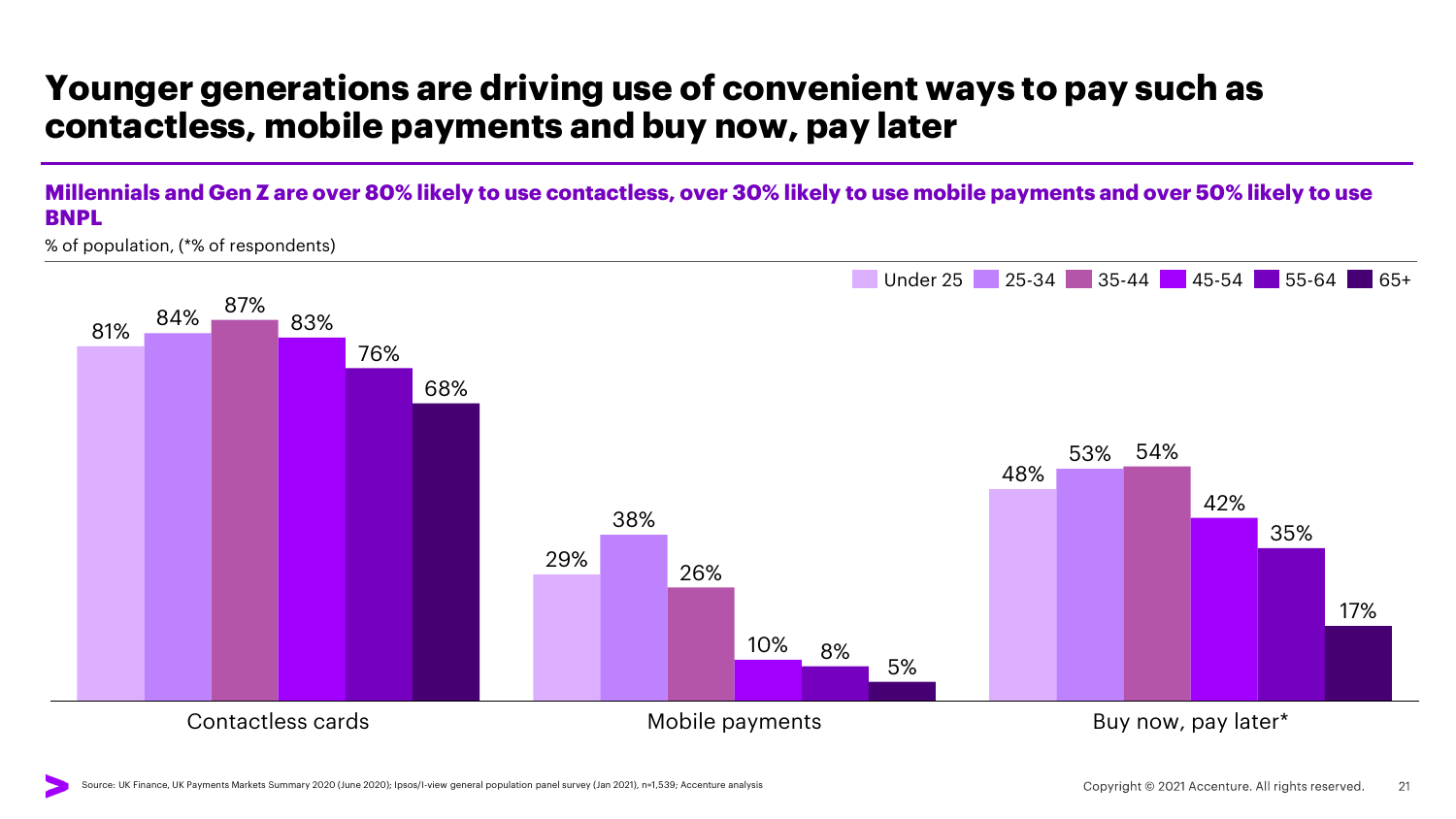## **Millennials are more likely to use financial technologies like budgeting apps and online banking to manage their budget**

#### **Younger generations are doubly more likely to use an app for budgeting than older generations**

% of respondents, n = 1144

![](_page_21_Figure_3.jpeg)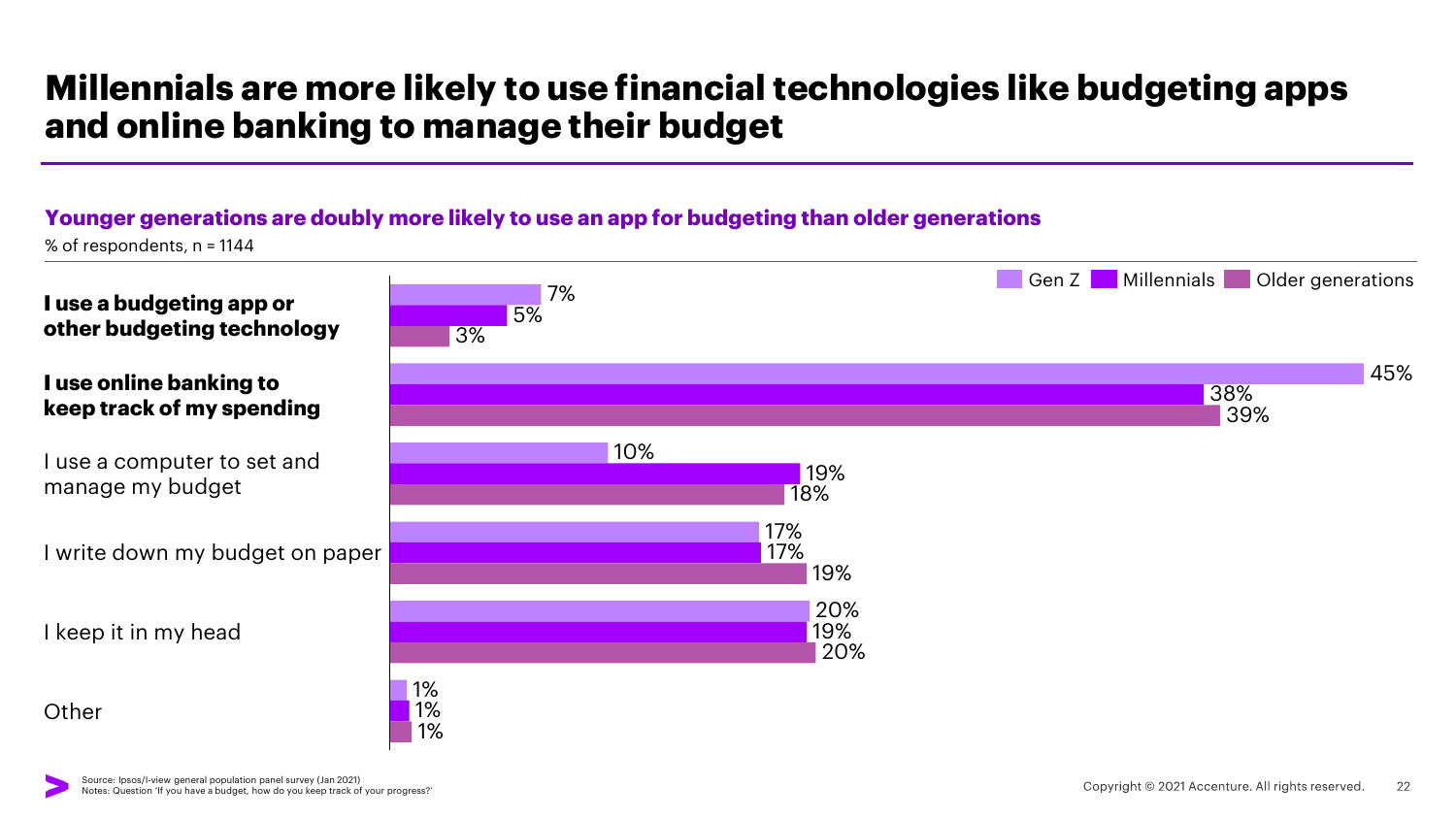## **Millennials are more likely to compare prices and read product reviews than older generations**

#### **Younger generations are 5ppts more likely to research before a significant purchase**

![](_page_22_Figure_2.jpeg)

Compare prices

% respondents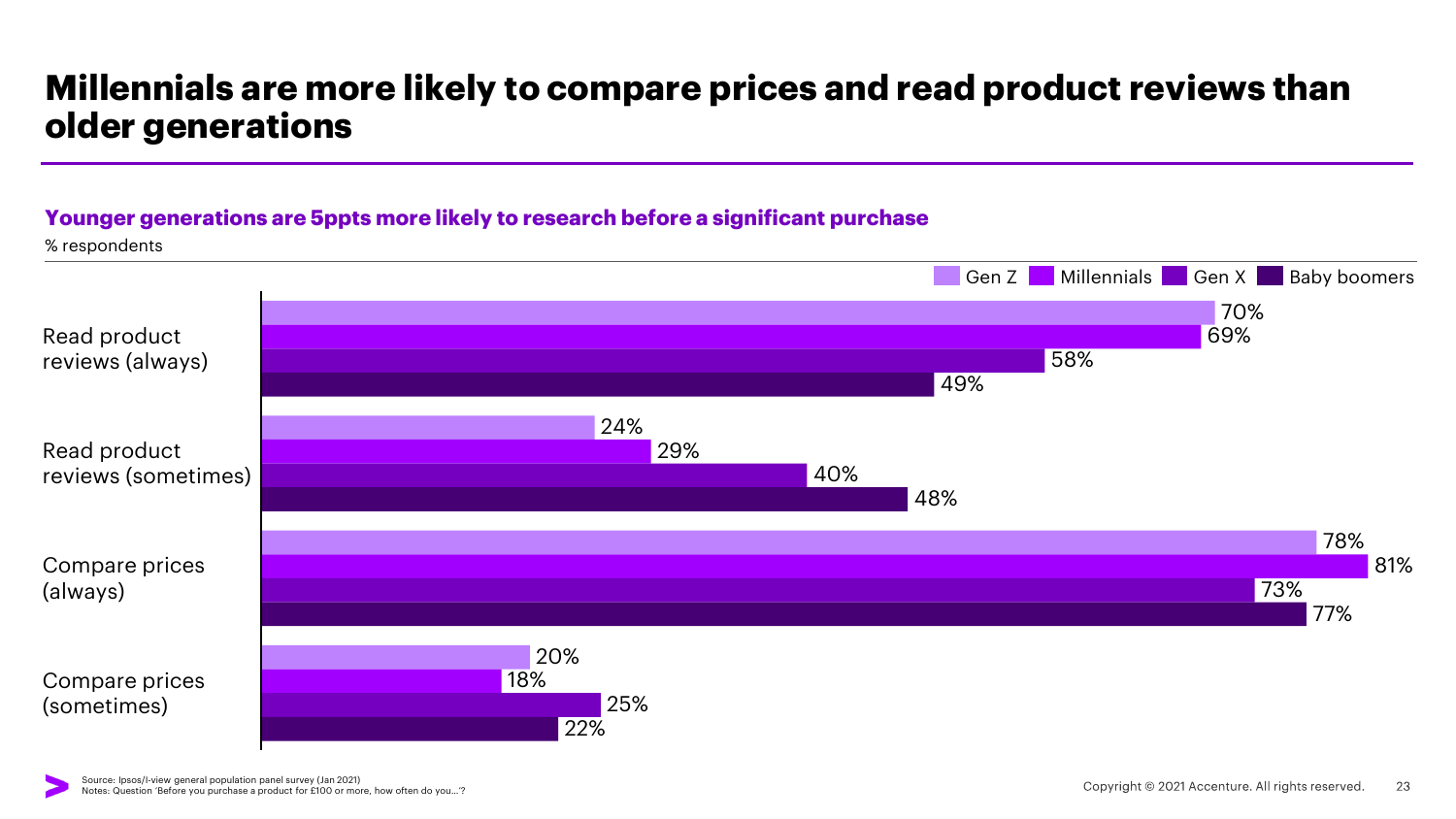### **Over half of Clearpay consumers from younger generations use the platform because it helps them budget**

![](_page_23_Figure_1.jpeg)

#### Source: Ipsos/I-view general population survey, n=1,539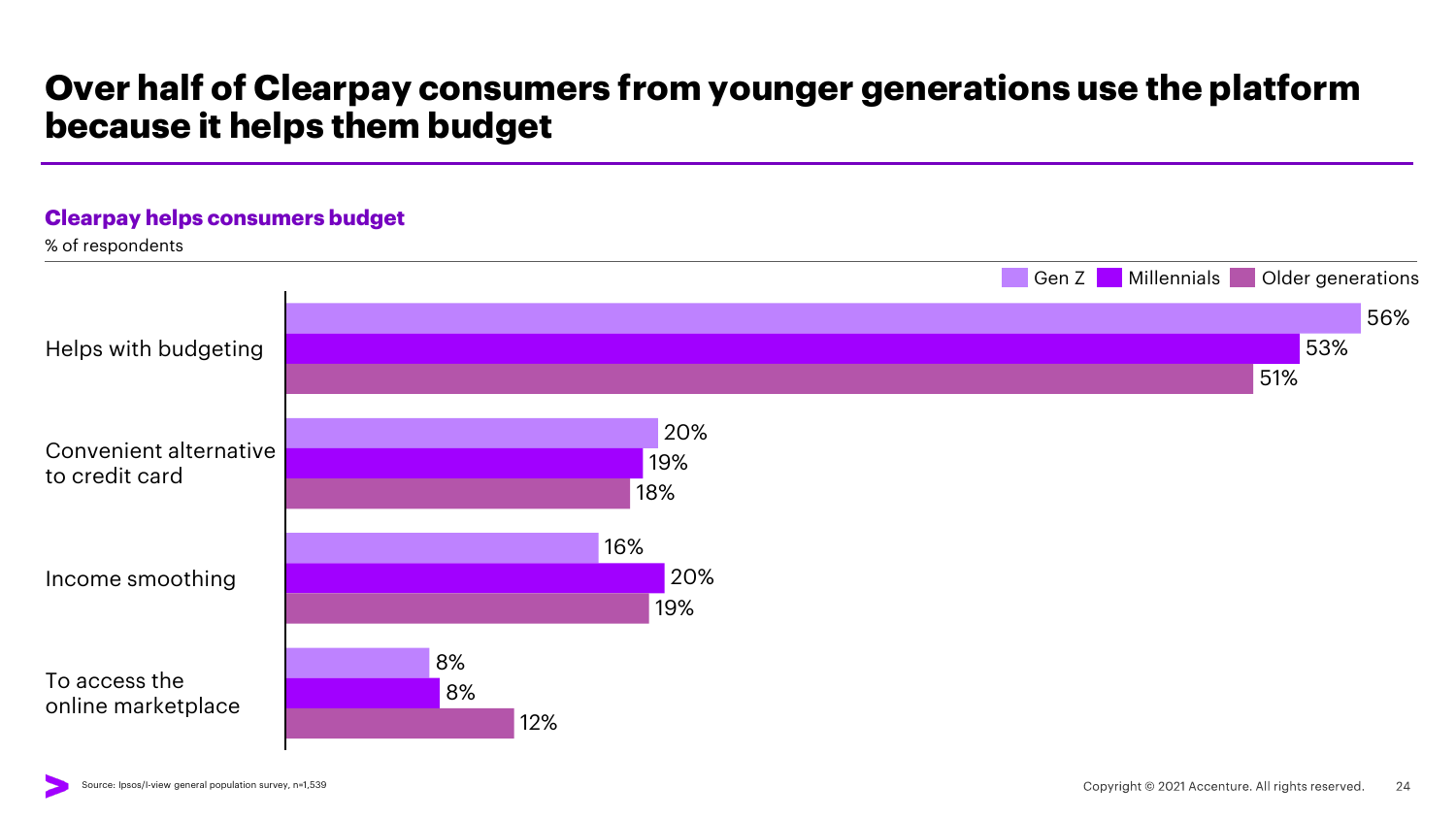![](_page_24_Picture_0.jpeg)

![](_page_24_Picture_1.jpeg)

![](_page_24_Picture_2.jpeg)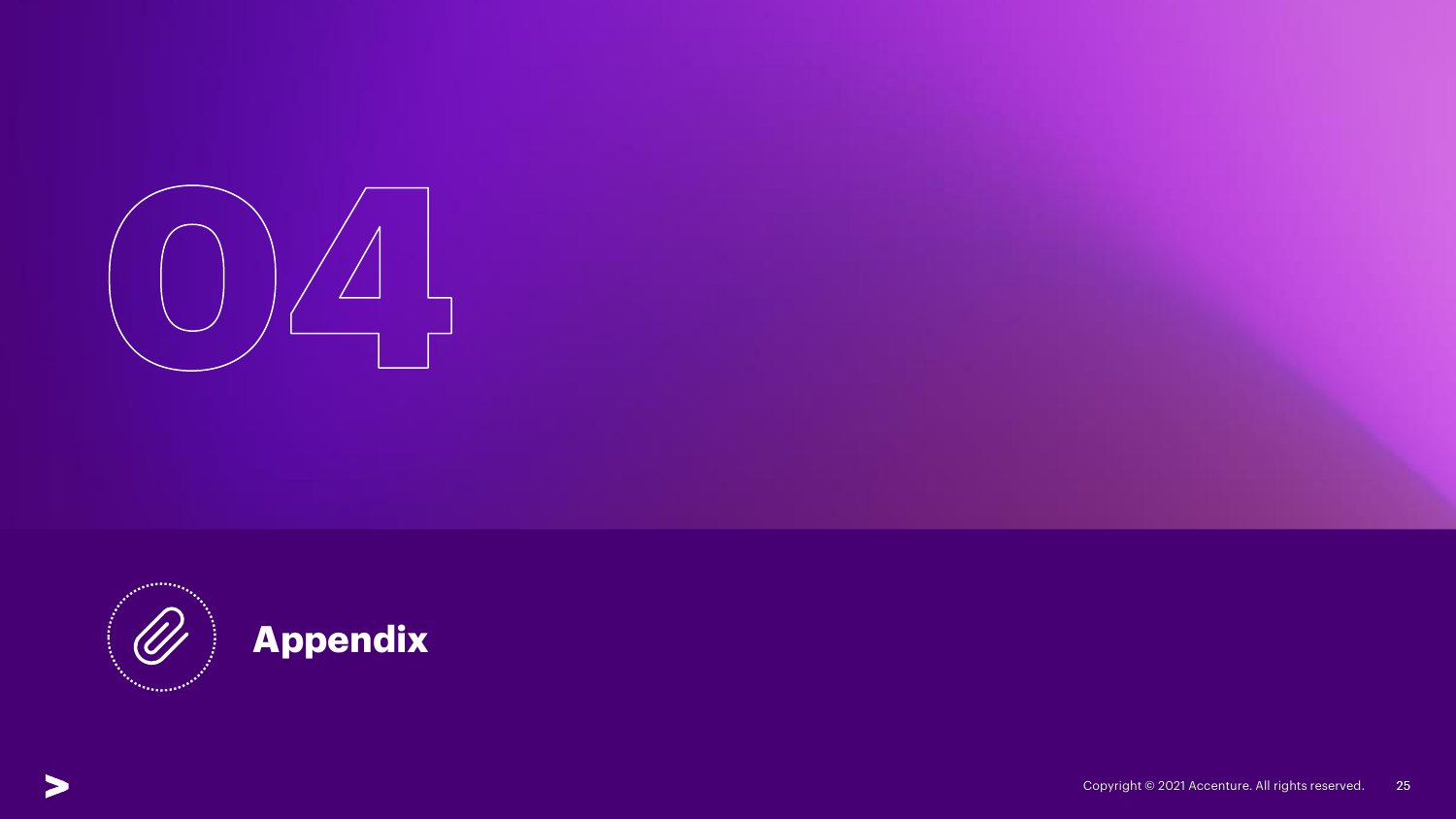# **Four major data sources informed this analysis**

| <b>Ipsos/I-view General Population Survey</b><br>Fieldwork in January 2021<br>Commissioned by Accenture on behalf of Clearpay<br>■ 1,539 respondents<br>• Matched sample to age, location and gender<br>characteristics<br>• Data on spending, savings and budgeting                                                                                                         | <b>Understanding Society</b><br>Main Stage/BHPS harmonised series (1991-2019)<br>Access via UK Data Service and the University of Sussex<br>■ ~30,000 respondents<br>Annual household survey<br>$\blacksquare$<br>Weighted to represent the national population<br>$\blacksquare$<br>Demographic, behavioural and earnings data<br>$\blacksquare$ |
|------------------------------------------------------------------------------------------------------------------------------------------------------------------------------------------------------------------------------------------------------------------------------------------------------------------------------------------------------------------------------|---------------------------------------------------------------------------------------------------------------------------------------------------------------------------------------------------------------------------------------------------------------------------------------------------------------------------------------------------|
| <b>Wealth and Assets Survey</b><br>Wave 1 (2006-2008) to round 6 (2016-2018)<br>Access via UK Data Service and the Office of National<br><b>Statistics</b><br>■ 30,000 respondents in wave 1 and 16,000 in round<br>6<br>• Biennial longitudinal survey<br>• Characteristics (e.g. age) assigned by household<br>reference person<br>Detailed data on assets and liabilities | <b>Understanding Society</b><br>COVID-19 dataset (April 2020-November 2020)<br>Access via UK Data Service and the University of<br>Sussex<br>Baseline taken from January/February 2020<br>Monthly longitudinal survey until July, bi-monthly<br>since<br>Weighted to represent the national population                                            |

#### **Full citations:**

University of Essex, Institute for Social and Economic Research. (2020). Understanding Society: COVID-19 Study, 2020. [data collection]. 6th Edition. UK Data Service. SN: 8644, 10.5255/UKDA-SN-8644-6. University of Essex. Institute for Social and Economic Research, NatCen Social Research and Kantar Public, [producers]: Understanding Society: Waves 1-7, 2009-2016 and harmonised British Household Panel Survey: Waves 1-18 [computer file]. 9th Edition. Colchester, Essex: UK Data Service [distributor], November 2017. SN: 6614, http://dx.doi.org/10.5255/UKDA-SN-6614-8.http://dx.doi.org/10.5255/UKDA-SN-6614-8.http://dx.doi.org/10.525